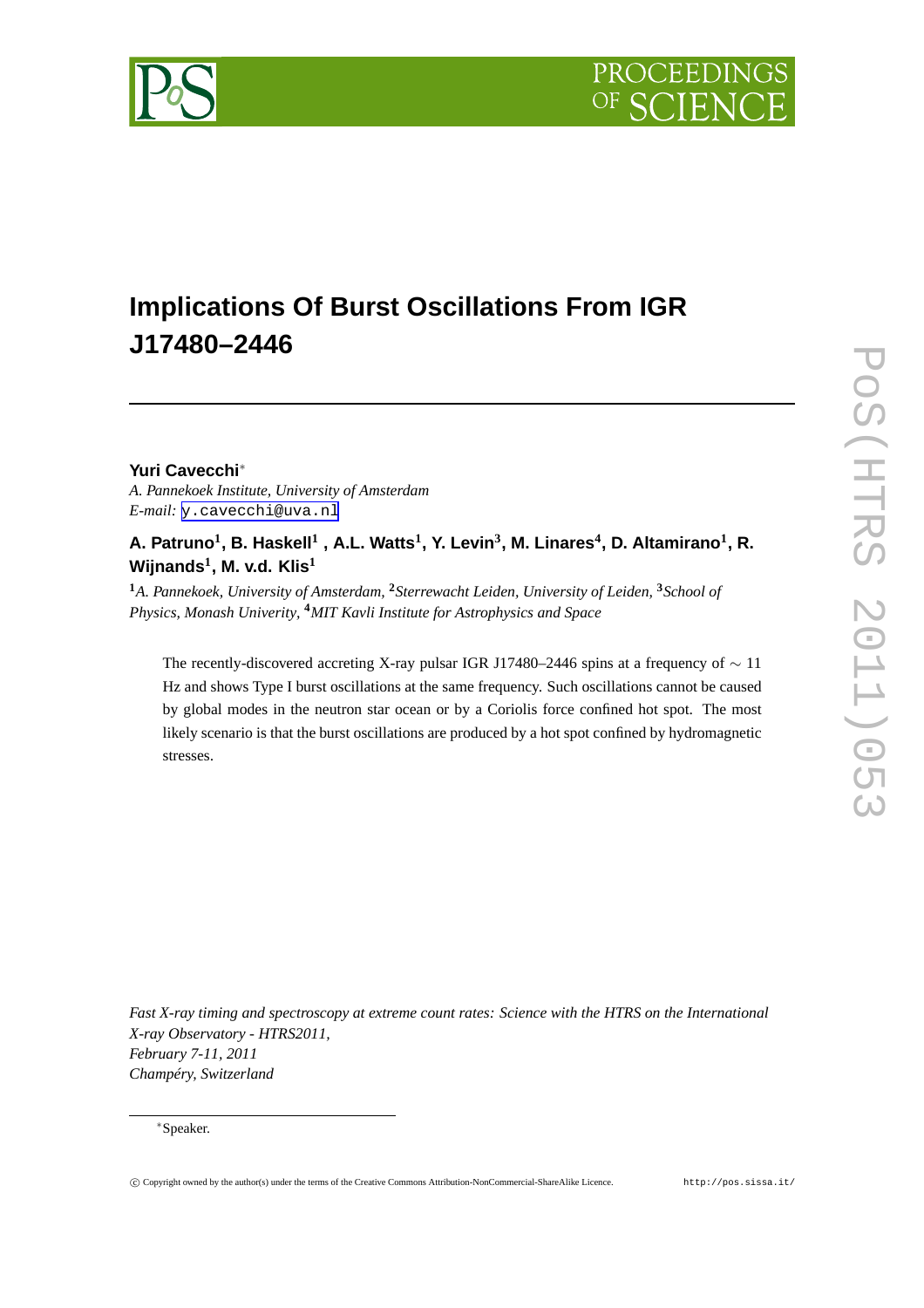## **1. Introduction**

Accreting neutron stars (NSs) in low mass X-ray binaries show bright Type I X-ray bursts which begin with a rapid increase of the X-ray flux (the rise) followed by a slow decrease (the tail) to the pre-burst luminosity and last ∼10-100 s. These bursts are powered by thermonuclear runaways and a significant fraction of them display quasi-periodic modulations, known as burst oscillations (BOs).

BO frequencies are linked to the spin frequencies of the neutron stars. This has been confirmed in five accretion-powered millisecond X-ray pulsars (AMXPs), where it was found that BO frequencies are within a few percent of the spin frequencies (Strohmayer & Bildsten, 2003). This implies that BOs are caused by a near-stationary temperature asymmetry which persists in the surface layers of the star during the burst.

The detailed phenomenology of BOs, however, is diverse. In the sources which have evidence for substantial magnetic fields (the persistent AMXPs), for example, BOs appear at a near constant frequency in the tail, with some fast chirps in the rise. In the intermittent AMXPs, and NSs without evidence for a dynamically important magnetic field, BOs typically drift upwards by a few Hertz during the burst. Both the origin of the surface temperature asymmetry that causes the BOs, and the reason for the observed frequency drifts, remain unsolved puzzles.

One possibility is that the asymmetry is caused by global modes (waves) that develop in the bursting ocean (Heyl, 2004). As the ocean cools, its scale height *H* decreases and the pattern speed, which scales as  $\sqrt{H}$ , changes, leading to frequency drift. Different kind of modes are possible in the NS ocean, but none of the models proposed have managed to explain both the observed frequencies and the magnitude of the drifts.

An alternative possibility is that a compact burning hot spot develops on the surface. The question is then how confinement might be achieved. For unmagnetized stars, the Coriolis force could be an effective confining mechanism (Spitkovsky et al., 2002). Although lifting and expansion of the hot fluid should cause spreading of the burning fuel, the Coriolis force would oppose such motion of the flame front by deflecting its velocity. This mechanism could account for the presence of oscillations in the burst rise, although it does not easily explain the presence of BOs in the tail or the frequency drifts. The Coriolis force was attractive in that it could explain why BOs had not been seen in any NS with spin frequency  $v_s \le 245$  Hz (since for more slowly rotating stars the Coriolis force is not dynamically relevant).

A strong magnetic field could also lead to a confined hot spot, with the restoring force supplied by field pressure or stress (see Brown & Bildsten, 1998). This mechanism is particularly plausible for accreting pulsars, where the existence of dynamically important magnetic fields is suggested by the presence of accretion-powered pulsations (APPs).

#### **2. Observations**

IGR J17480 is an 11 Hz pulsar in a 21.3 hr orbit around a companion with  $M > 0.4 M_{\odot}$ (Strohmayer & Markwardt, 2010; Papitto et al., 2011). We used all *RXTE*/PCA public observations of J17480 taken between MJD 55482.0 and 55519.2 (Fig. [1\)](#page-2-0). Bursts were identified visually in a 1 s lightcurve. The beginning and end of the bursts were defined as the points where the flux first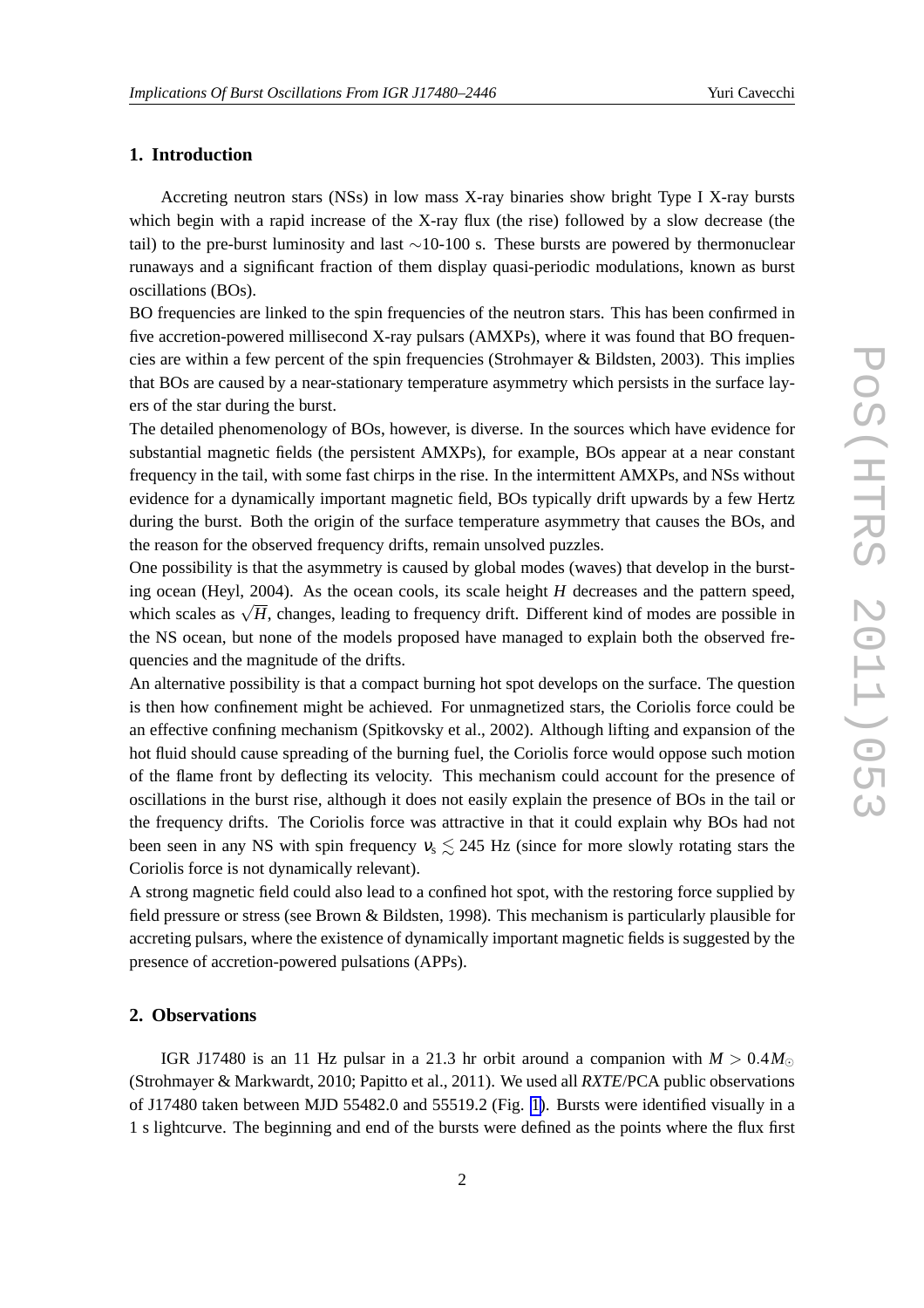<span id="page-2-0"></span>

**Figure 1:** Top panel: Outburst lightcurve. Middle Panel: Accretion powered pulsation (APP) fractional amplitude. Lower Panel: Burst oscillation (BO) fractional amplitude. The phases of the two sets of oscillations are coincident within ∼ 0.05 cycles.



**Figure 2:** First burst dynamical power spectrum showing strong BOs. Leahy normalized power contours are for 30, 60, 90, 120 and 150. Peak fractional amplitude is ∼ 30%. The frequencies of APPs and BOs are the same within  $10^{-4}$  Hz.

and last exceeded the maximum pre-burst flux in the same observation. Typical burst duration is  $\sim 100 - 200$  s.

Burst oscillations were detected in all the 231 bursts we identified, but only pulse harmonics with SNR> 3.5 were retained. The fractional amplitudes of BOs are always of the same order or larger than those of APPs, and always significantly larger than expected if the modulations stem only from residual persistent emission.

The pulse frequency and derivative obtained for BOs and APPs are consistent with being the same to within two standard deviations. Moreover, adjacent BOs and APPs are always phase coincident and phase locked to within ∼ 0.05 cycles. For example, in the first observations, when the BO and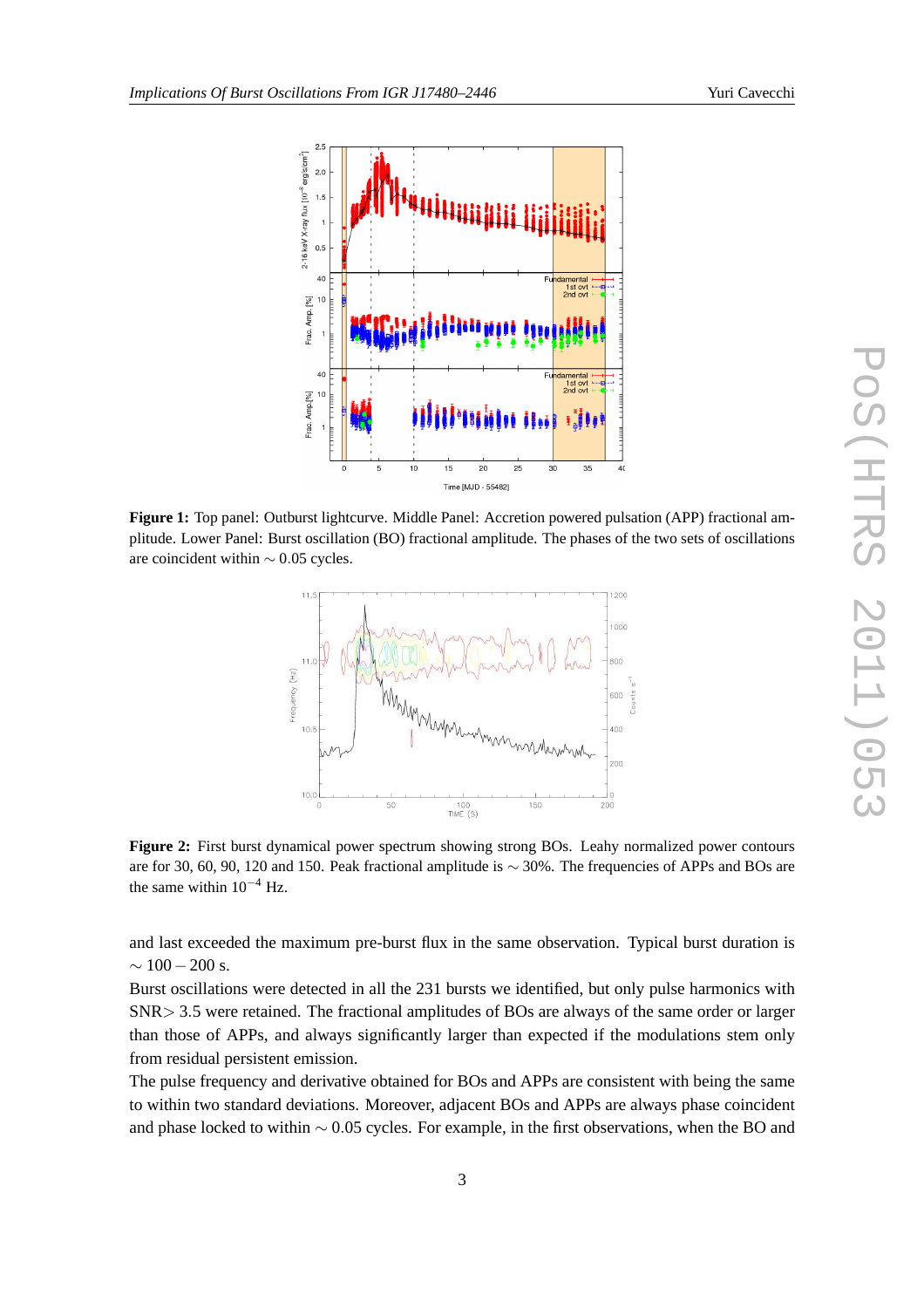APP amplitudes are around 30% (Fig. [1\)](#page-2-0) and we have the highest SNR, the frequencies of APPs (11.044881(2) Hz) and BOs (11.04493(7) Hz) are identical within the errors ( $\sim$  7 × 10<sup>-5</sup> Hz) and the phase difference between the peaks of the fundamental for APPs and BOs is  $0.014 \pm 0.005$ cycles  $(5.1 \pm 1.8$  deg).

#### **3. Interpretation**

#### **3.1 What does not work: global modes and Coriolis confined hot spot**

First of all, we can prove that models involving global modes cannot explain the presence of the observed BOs: in general, the observed frequency  $(V_o)$  is related to the spin  $(V_s)$  and mode  $(V_r)$ ones as

$$
v_o = m v_s + v_r
$$

Where *m* is the azimuthal number. Modes with  $m > 2$  have fractional amplitudes that are too small to give the high powers we see in the power spectra (Heyl, 2004). As for modes with  $m=0$ , that would imply  $v_r - v_o \sim 10^{-4}$  Hz, but no mechanism can tie the mode frequency to the spin one so closely, without requiring an extreme fine tuning. Finally, in the case  $m = 1$ , we would have  $v_r \sim 10^{-4}$  Hz, but this implies that the time scale exciting the mode ( $\sim 1/v_r$ ) is  $\sim 10^4$  s, which is too long compared to the bursts themselves.

Likewise, we can exclude a Coriolis confined hot spot as an explanation, because for the Coriolis force to be dynamically effective the spin frequency should be  $v_s \gtrsim 100$  Hz, which is an order of magnitude higher than the case of J17480. Indeed, the fluid is confined within a distance of order the Rossby radius (Spitkovsky et al., 2002)

$$
R = \sqrt{gH}/4\pi v_s \tag{3.1}
$$

Assuming a mass of 1.4 M<sub>☉</sub>, a radius of 10 km and a scale height for the burning fluid *H* of 10 m (Spitkovsky et al., 2002), *R* is  $\sim$  34 km in the case of J17480 and this is  $\sim$ 3 times as much as the actual radius of the star, implying no confinement at all.

#### **3.2 What does work: magnetically confined hot spot**

Finally, we can prove that a confining magnetic field is compatible with the observational constraints: a first limit on the strength of the magnetic field comes from the requirement that the magnetospheric radius (the radius within which the dynamic of the accretion disc starts being dominated by the magnetic field of the NS) be outside the star (otherwise the accretion would not be channeled on the magnetic poles, but rather happen via a boundary layer around the equator of the star, Psaltis & Chakrabarty, 1999). A second requirement is that the the corotation radius (the radius from which the disc begins spinning slower than the star) must be greater than the magnetospheric radius (otherwise the system would be in the propeller status, i.e. matter is expelled instead of being accreted, Psaltis & Chakrabarty, 1999). These two combined conditions require that

$$
2 \times 10^7 \,\text{G} \lesssim B \lesssim 10^{10} \,\text{G}
$$